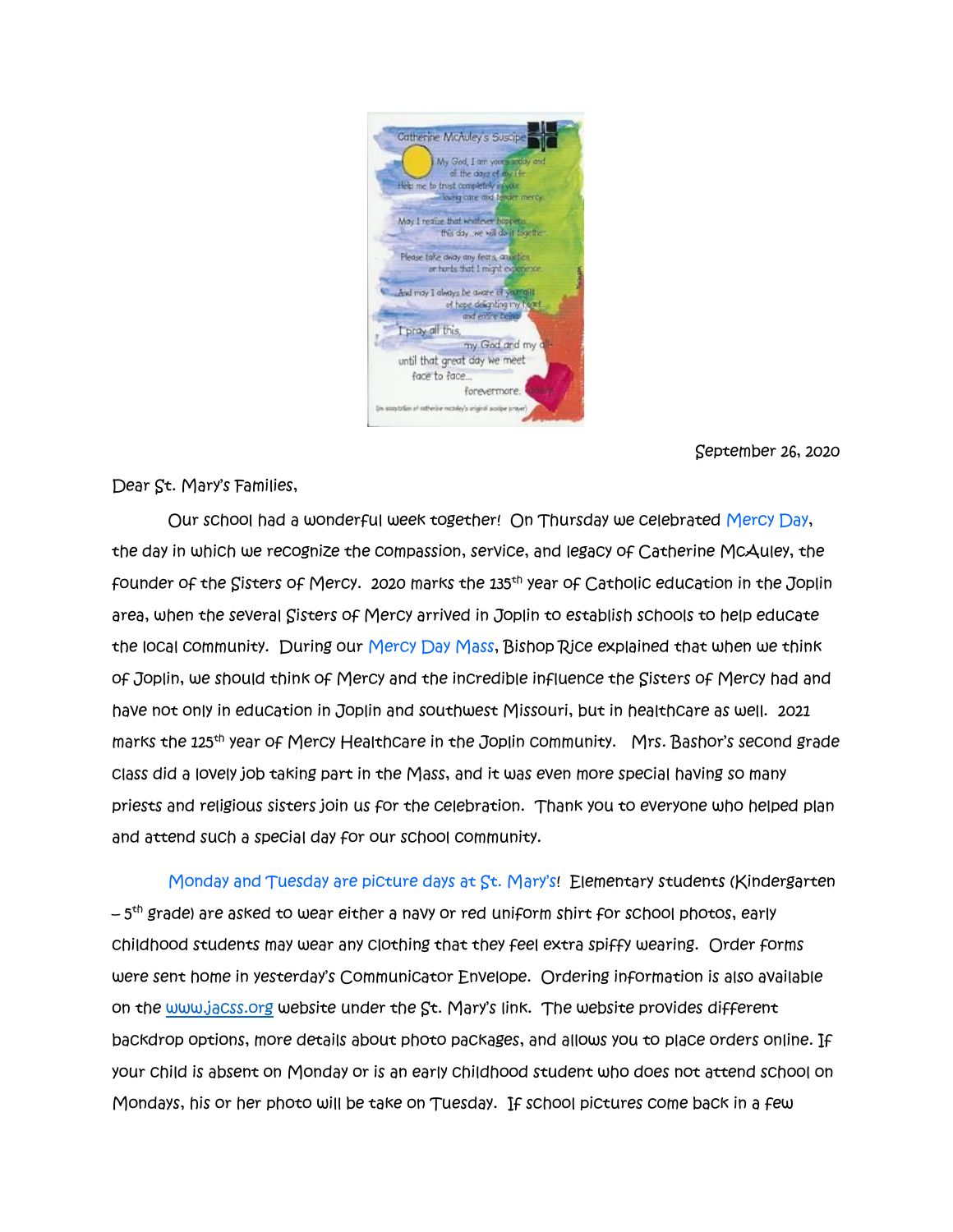weeks and you would like another photo taken, retakes are scheduled for Monday, November  $2^{nd}$ .

Please remember that we do not have school this coming Friday, October  $2^{nd}$  for a Teacher PD Day. Faculty members usually attend an Ozark 7 PD Day each October with other schools in our district, but it has been canceled this year due to COVID-19 precautions, trying to limit full-day interaction with other schools. Instead, St. Mary's faculty will be learning and working at our school, specifically expanding our training with Google Classroom and Meet. We look forward to welcoming our students back to campus on Monday, October 5<sup>th</sup>.

## Speaking of October 5<sup>th</sup>, it is the first day of ITBS testing for 3rd – 5<sup>th</sup> grade

students. The Iowa Tests of Basic Skills (ITBS) is a series of standardized achievement tests used to assess a child's knowledge of what they have learned in school and are not cognitive or IQ tests. St. Mary's students will take the test October 5<sup>th</sup> – 8<sup>th</sup> per diocesan standards, and again in the spring to be used as a measure of student learning and growth during the school year. Testing will take place each morning, and there will be no homework for students taking the test. If your child will be taking the test, please ensure they attend school each day, have a good night's rest each night, have a nutritious breakfast each morning, and arrive to school on time. Home and School will be providing nutritious snacks during test breaks, what a nice treat!

As a reminder, if you or someone in your family or social group has been exposed to COVID-19 and any member of your family is showing symptoms as a result, do not send your child(ren) to school until the family member has been tested for COVID and they have received negative test results back. Sending a child to school who has been in direct contact with someone who has been exposed and is showing symptoms is irresponsible and puts our entire school community at risk. Not only do students who sit near your child have to remain home for 14 days, but parents or grandparents have to take two weeks off from work or find another source of childcare for their child. Instead, keep your child home! We can keep the school incredibly clean and disinfected, practice social distancing and mask wearing, have students wash hands and hand sanitize many times throughout the day, change lunch periods and afternoon dismissal, and many other things that we are doing each day—all to no avail if a parent knowingly sends their exposed child to school. Thank you to the families who are